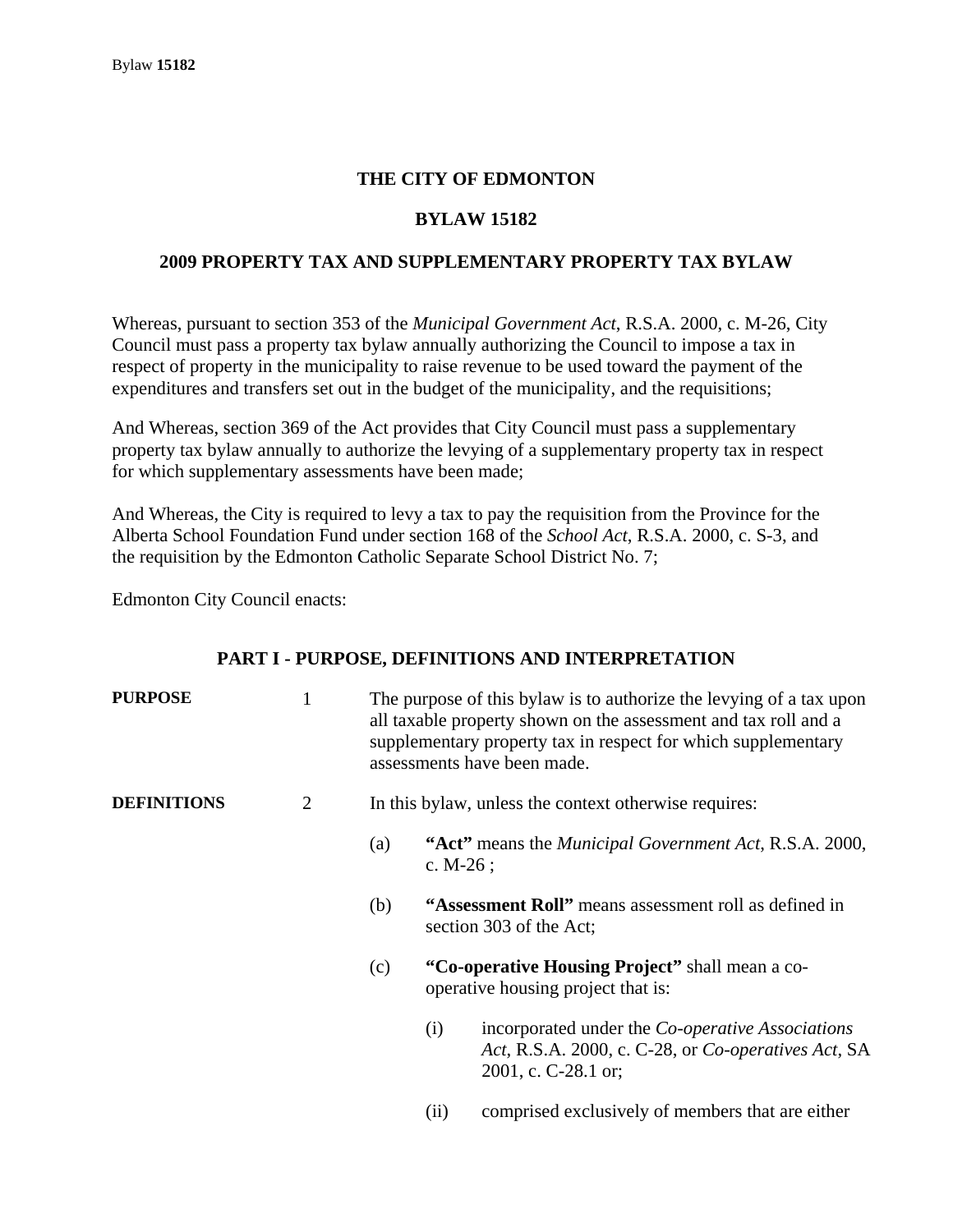- (A) members as defined by section 1(f) of the *Co-operative Associations Act*, or sections 1(1)(f) and 1(1)(ee) of the *Co-operatives Act*,
- (B) the City of Edmonton, or
- (C) any combination of the above categories of A, B, and
- (D) includes property owned by a non-profit housing society incorporated under the *Societies Act*, R.S.A. 2000, c. S-14, and occupied by tenants.
- (d) **"Farmland"** means the farmland property as defined in section 297(4)(a) of the Act;
- (e) **"Machinery and Equipment"** means machinery and equipment used for manufacturing and processing as set out in section 297 of the Act;
- (f) **"Manufactured Home"** means manufactured home as defined in section 284(1)(m) of the Act;
- (g) **"Manufactured Home Community"** means manufactured home community as defined in section 284(1)(n) of the Act;
- (h) **"Mobile Home"** means mobile home as defined in section 284(1)(n.1) of the Act;
- (i) **"Non-Residential Property"** means non-residential property as defined in section 297(4)(b) of the Act;
- (j) **"Other Residential"** includes residential property not being used for the purposes of single family dwelling;
- (k) **"Property Tax Roll"** means property tax roll as defined in section 329 of the Act;
- (l) **"Residential Assessment Class Property"** means residential property as defined in section 297(4)(c) of the Act;
- (m) **"Single Family Residential"** includes:
	- (i) a detached dwelling occupied by a single family together with any other building located on the site which is ancillary to the use of the single family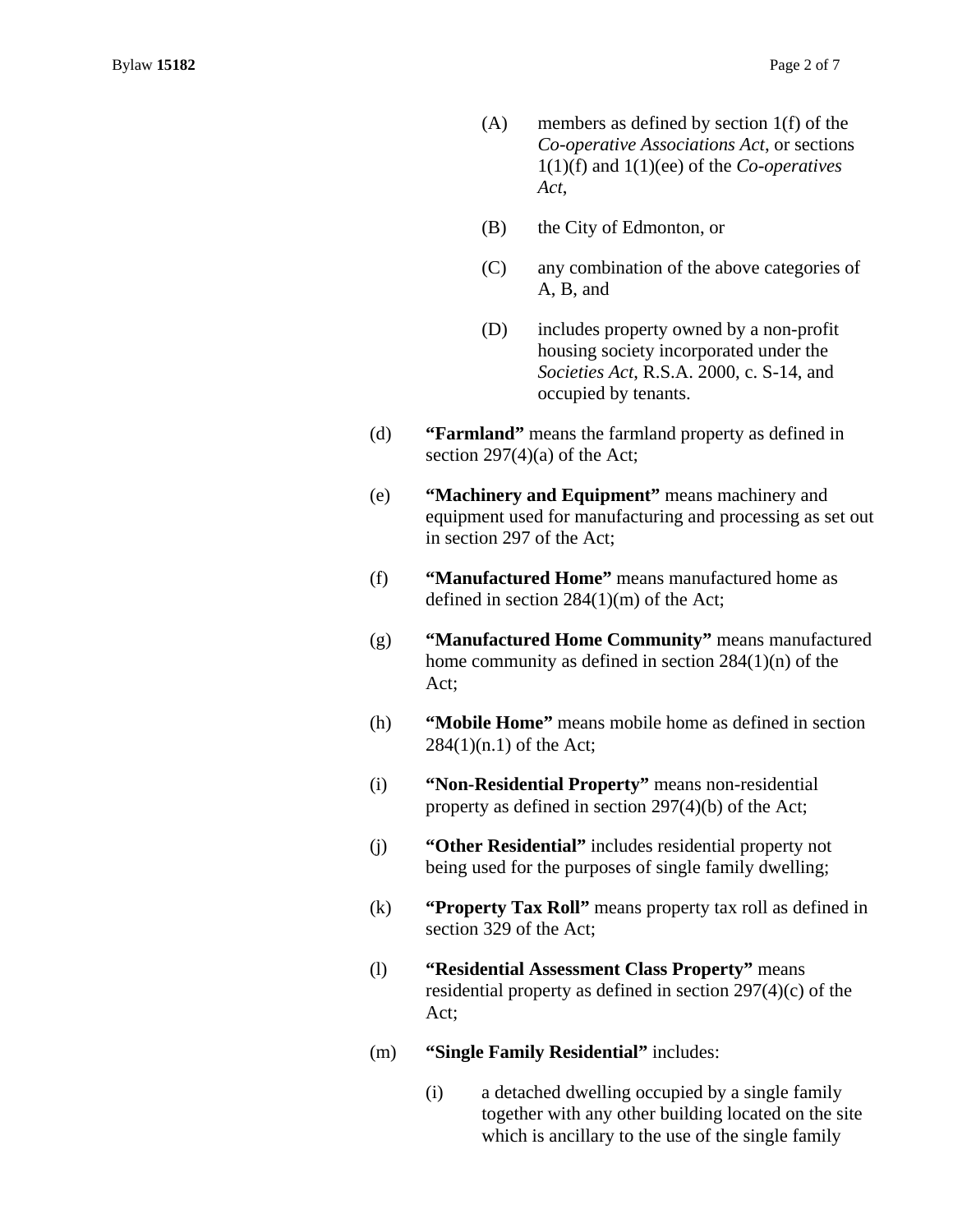dwelling;

(ii) a residential unit and parking unit, if any, occupied by a single family and established under the same condominium plan, provided that the said residential unit and parking unit, if any, are occupied and used by the same single family;

- (iii) a semi-detached dwelling unit, occupied by a single family, located on a single parcel of land forming the site thereof and registered as such at the Land Titles Office, together with any other building located on the site which is ancillary to the use of the semi-detached dwelling unit;
- (iv) land and improvements forming the site of a Cooperative Housing Project comprised of detached or attached dwelling units each of which is occupied by a single family only together with any other buildings located on the site the use of which is ancillary to the use of the said dwelling units;
- (v) a Mobile Home or Manufactured Home located on a site in a mobile home park or Manufactured Home Community, and any other improvements located on the site and owned and occupied by the person occupying the Mobile Home or Manufactured Home;
- (vi) vacant residential property.
- (n) **"Supplementary Assessment"** means an assessment made pursuant to section 314 of the Act;
- (o) **"Supplementary Assessment Roll"** means a supplementary assessment roll as defined by section 315 of the Act;
- (p) **"Supplementary Property Tax Roll"** means a supplementary property tax roll as defined by section 369 of the Act.
- **RULES FOR INTERPRETATION**  3 The marginal notes and headings in this bylaw are for reference purposes only.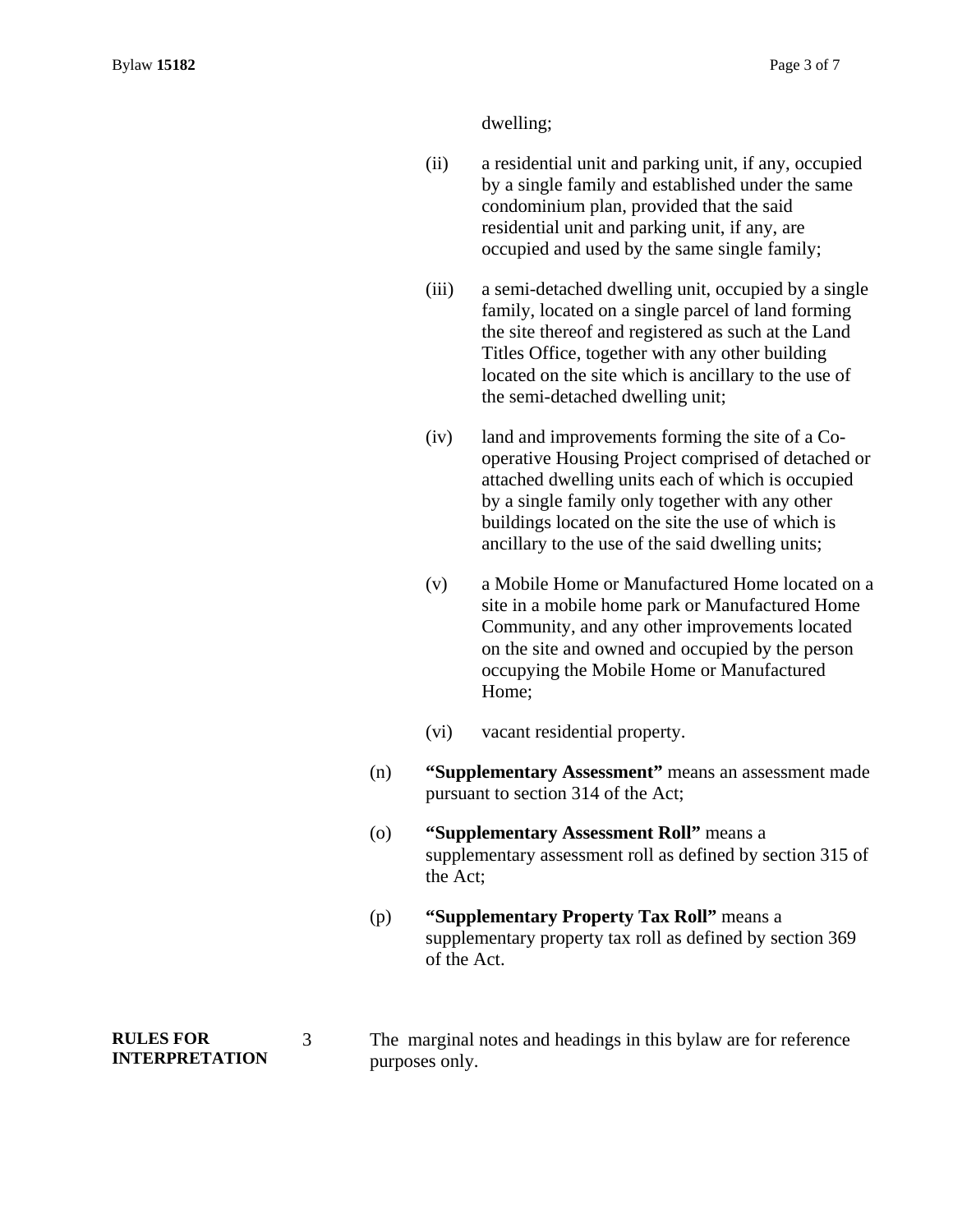# **PART II - ASSESSMENT CLASSES AND TAX RATES**

| <b>ASSESSMENT</b><br><b>CLASSES AND SUB-</b><br><b>CLASSES</b>   | $\overline{4}$ | For the purpose of the 2009 tax levy and supplementary tax levy,<br>all assessed property within the City of Edmonton is hereby<br>divided into one of the following assessment classes and sub-<br>classes. |                                                                                                                                                                                                                                                                     |                                                                                                                                                                                                                                                                                   |  |  |
|------------------------------------------------------------------|----------------|--------------------------------------------------------------------------------------------------------------------------------------------------------------------------------------------------------------|---------------------------------------------------------------------------------------------------------------------------------------------------------------------------------------------------------------------------------------------------------------------|-----------------------------------------------------------------------------------------------------------------------------------------------------------------------------------------------------------------------------------------------------------------------------------|--|--|
|                                                                  |                | (a)                                                                                                                                                                                                          | <b>Residential Assessment Class Property:</b>                                                                                                                                                                                                                       |                                                                                                                                                                                                                                                                                   |  |  |
|                                                                  |                |                                                                                                                                                                                                              | (i)                                                                                                                                                                                                                                                                 | Single Family Residential;                                                                                                                                                                                                                                                        |  |  |
|                                                                  |                |                                                                                                                                                                                                              | (ii)                                                                                                                                                                                                                                                                | Other Residential.                                                                                                                                                                                                                                                                |  |  |
|                                                                  |                | (b)                                                                                                                                                                                                          |                                                                                                                                                                                                                                                                     | Non-Residential Property;                                                                                                                                                                                                                                                         |  |  |
|                                                                  |                | (c)                                                                                                                                                                                                          | Farmland;                                                                                                                                                                                                                                                           |                                                                                                                                                                                                                                                                                   |  |  |
|                                                                  |                | (d)                                                                                                                                                                                                          |                                                                                                                                                                                                                                                                     | Machinery and Equipment                                                                                                                                                                                                                                                           |  |  |
|                                                                  |                |                                                                                                                                                                                                              |                                                                                                                                                                                                                                                                     |                                                                                                                                                                                                                                                                                   |  |  |
| <b>ALLOWANCE FOR</b><br><b>NON-COLLECTION</b><br><b>OF TAXES</b> | 5              |                                                                                                                                                                                                              | end of the year.                                                                                                                                                                                                                                                    | Pursuant to section 359(2) of the Act, for the 2009 tax levy and<br>supplementary tax levy there shall be an allowance for the non-<br>collection of taxes at a rate not exceeding the actual rate of taxes<br>uncollected from the previous year's tax levy as determined at the |  |  |
| <b>LEVY OF TAX</b><br><b>RATES</b>                               | 6              | bylaw.                                                                                                                                                                                                       | The Chief Administrative Officer is hereby authorized to levy the<br>tax rates set out in Schedule "A" against the assessed value of all<br>taxable property shown on the Assessment Roll and the<br>Supplementary Assessment Roll and classified according to this |                                                                                                                                                                                                                                                                                   |  |  |

# **PART III - PROPERTY TAX ROLL AND PROPERTY TAX NOTICES**

| PROPERTY TAX<br><b>ROLL</b>           |   | A Property Tax Roll shall be prepared in accordance with section<br>327 of the Act.                                                               |
|---------------------------------------|---|---------------------------------------------------------------------------------------------------------------------------------------------------|
| <b>PROPERTY TAX</b><br><b>NOTICES</b> | 8 | (1) Property tax notices shall be prepared in accordance with section<br>333 of the Act for all taxable property shown on the Assessment<br>Roll. |
|                                       |   | (2) Property tax notices shall be sent in accordance with sections 333                                                                            |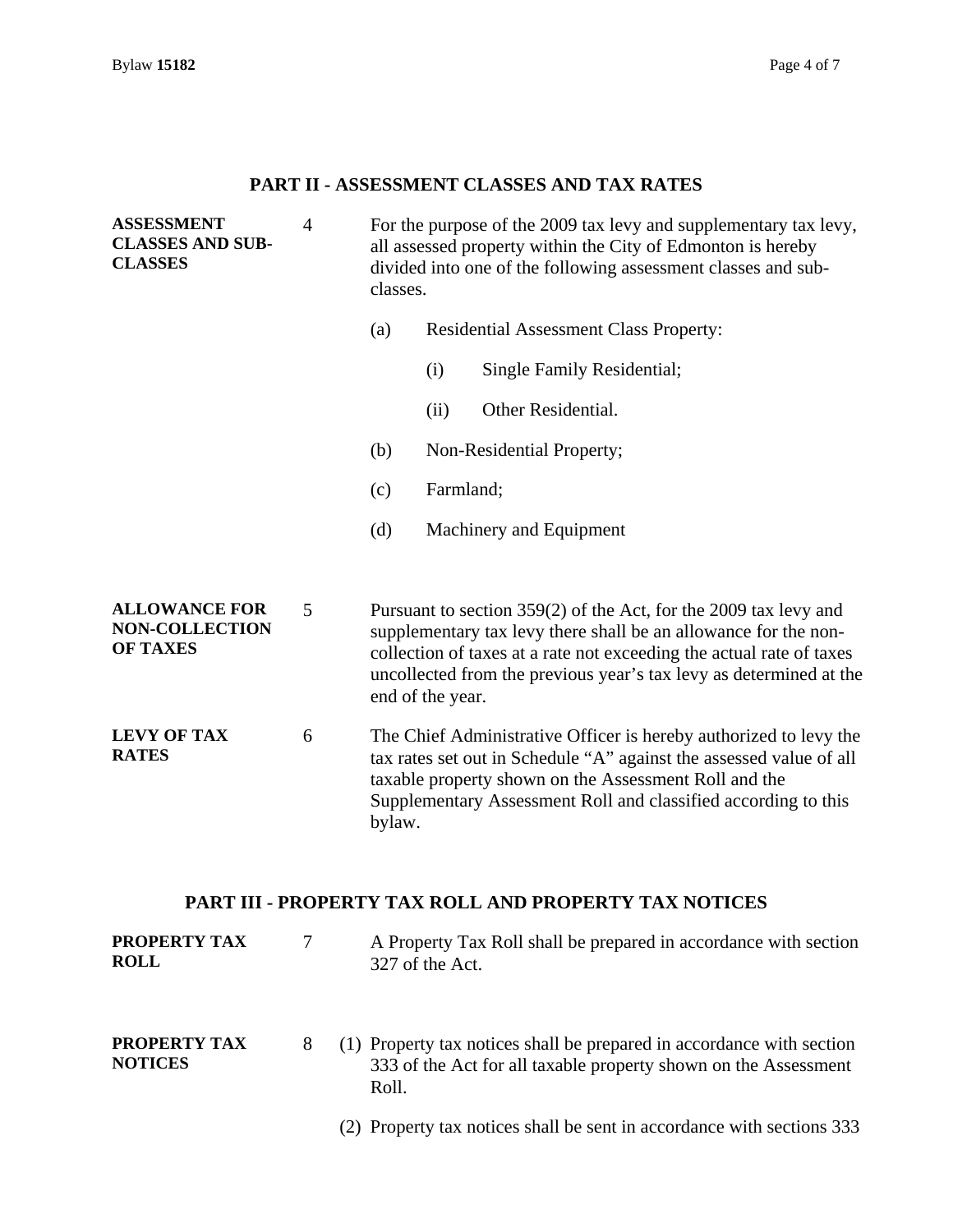and 335 of the Act to the taxpayers.

### **PART IV - SUPPLEMENTARY PROPERTY TAX**

| <b>SUPPLEMENTARY</b><br>PROPERTY TAX<br><b>RATES</b>          |    | Subject to the provisions of section 369 of the Act, the<br>supplementary property tax rates for 2008 are the same as the<br>property tax rates set out in Schedule "A".        |  |  |  |  |
|---------------------------------------------------------------|----|---------------------------------------------------------------------------------------------------------------------------------------------------------------------------------|--|--|--|--|
| <b>SUPPLEMENTARY</b><br><b>PROPERTY TAX</b><br><b>ROLL</b>    | 10 | A Supplementary Property Tax Roll shall be prepared in<br>accordance with section 369 of the Act.                                                                               |  |  |  |  |
| <b>SUPPLEMENTARY</b><br><b>PROPERTY TAX</b><br><b>NOTICES</b> | 11 | (1) Supplementary property tax notices shall be prepared in<br>accordance with section 369 of the Act for all taxable property<br>shown on the Supplementary Property Tax Roll. |  |  |  |  |
|                                                               |    | (2) Supplementary property tax notices shall be sent in accordance<br>with section 369 of the Act to the persons liable to pay the taxes.                                       |  |  |  |  |

### **PART V - GENERAL**

| <b>NUMBER AND</b><br>12<br><b>GENDER</b><br><b>REFERENCES</b> |    | All references in this bylaw will be read with such changes in<br>number and gender as may be appropriate according to whether the<br>reference is to a male or female person, or a corporation or<br>partnership. |
|---------------------------------------------------------------|----|--------------------------------------------------------------------------------------------------------------------------------------------------------------------------------------------------------------------|
| <b>REPEALS</b>                                                | 13 | Bylaw 15182 is repealed on May 1, 2019.                                                                                                                                                                            |
| <b>EFFECTIVE DATE</b>                                         | 14 | This by law takes effect after third reading and signatures have<br>been completed.                                                                                                                                |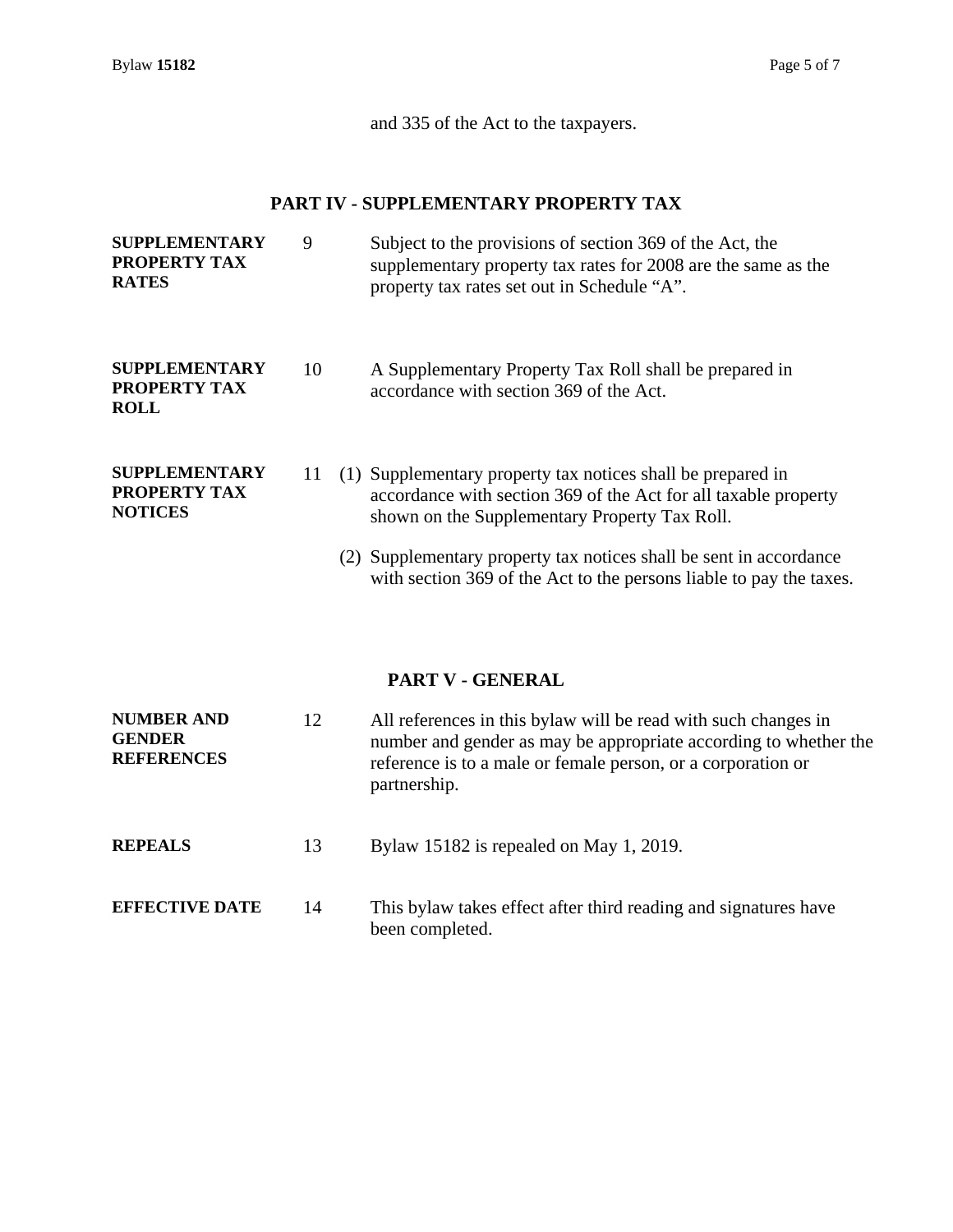| Read a first time this   | $28th$ day of April A.D. 2009; |  |
|--------------------------|--------------------------------|--|
| Read a second time this  | $28th$ day of April A.D. 2009; |  |
| Read a third time this   | $28th$ day of April A.D. 2009; |  |
| <b>SIGNED AND PASSED</b> | $28th$ day of April A.D. 2009. |  |

# THE CITY OF EDMONTON

MAYOR

 $\overline{a}$ 

 $\overline{a}$ 

CITY CLERK